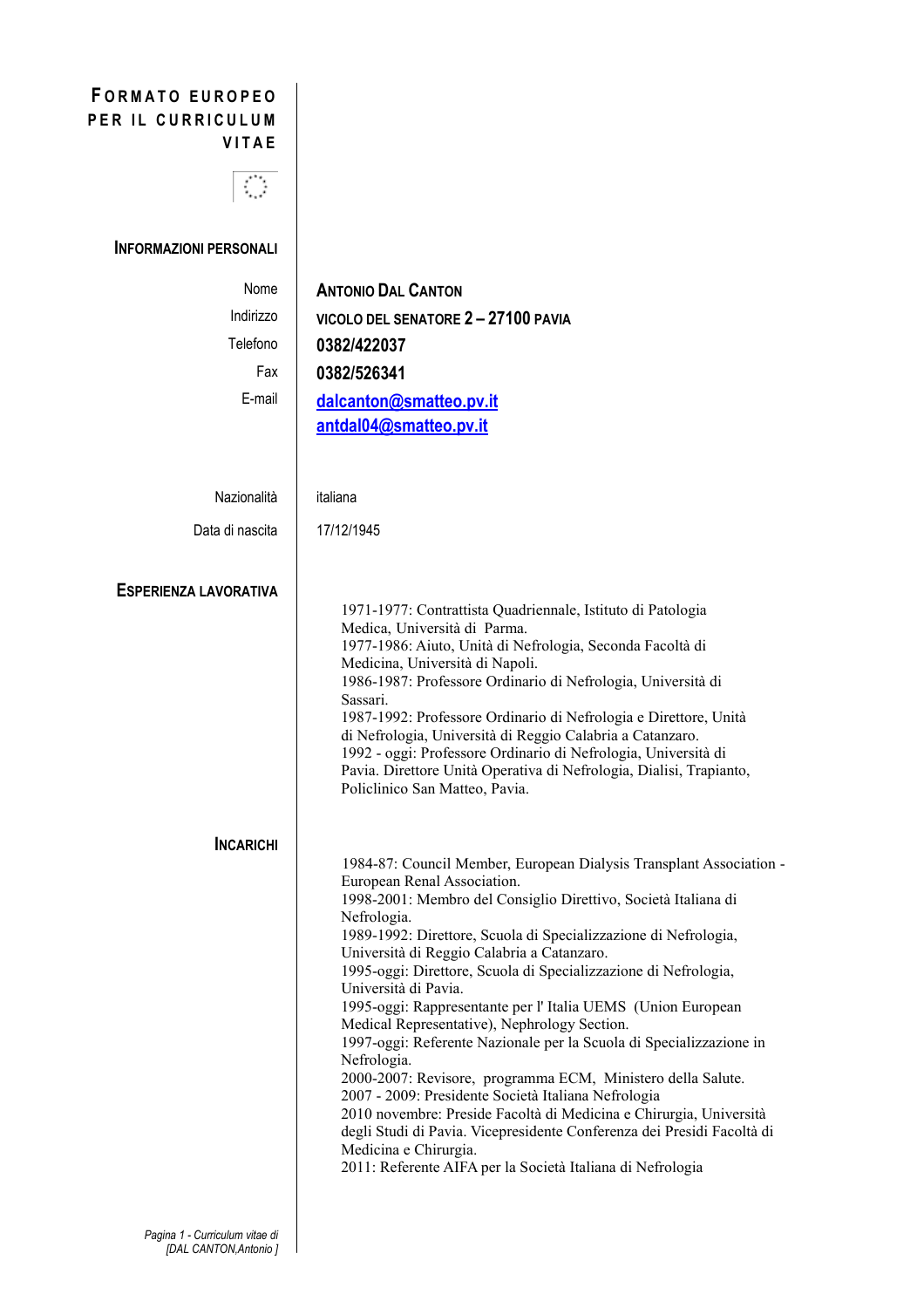| CAPACITÀ E COMPETENZE<br><b>PERSONALI</b><br>PRIMA LINGUA<br><b>ALTRE LINGUA</b><br>· Capacità di lettura<br>· Capacità di scrittura<br>· Capacità di espressione orale | Italiano<br>Inglese<br>Eccellente<br>Eccellente<br>Eccellente                                                                                                                                                                                                                                                                                                                                                                                                                                                                                                                                                                                                                                                                                                                                                                                                                                                                                                                                                                                                                                                                                                                                                                                                                                                                                                                                                                                                                                                                                                                                                                                                                                                                                                                                                                                                                                                                                                                                                                                                                                                                                                                                                                                                                                                                                                                                                                                                                                                                                                                                                                                                                                                                                                                                                                                                                                                                                                                                                  |
|-------------------------------------------------------------------------------------------------------------------------------------------------------------------------|----------------------------------------------------------------------------------------------------------------------------------------------------------------------------------------------------------------------------------------------------------------------------------------------------------------------------------------------------------------------------------------------------------------------------------------------------------------------------------------------------------------------------------------------------------------------------------------------------------------------------------------------------------------------------------------------------------------------------------------------------------------------------------------------------------------------------------------------------------------------------------------------------------------------------------------------------------------------------------------------------------------------------------------------------------------------------------------------------------------------------------------------------------------------------------------------------------------------------------------------------------------------------------------------------------------------------------------------------------------------------------------------------------------------------------------------------------------------------------------------------------------------------------------------------------------------------------------------------------------------------------------------------------------------------------------------------------------------------------------------------------------------------------------------------------------------------------------------------------------------------------------------------------------------------------------------------------------------------------------------------------------------------------------------------------------------------------------------------------------------------------------------------------------------------------------------------------------------------------------------------------------------------------------------------------------------------------------------------------------------------------------------------------------------------------------------------------------------------------------------------------------------------------------------------------------------------------------------------------------------------------------------------------------------------------------------------------------------------------------------------------------------------------------------------------------------------------------------------------------------------------------------------------------------------------------------------------------------------------------------------------------|
| <b>PUBBLICAZIONI</b><br><b>SELEZIONATE CON IMPACT</b><br>FACTOR > 3                                                                                                     | Morphologic identification of microperfused-fixed single nephrons during renal<br>$\bullet$<br>micropuncture. Kidney International 5:300-302, 1974<br>(4,773)<br>Reliability of radioactive inulin as a marker of glomerular filtration rate in the rat.<br>$\bullet$<br>Pflugers Arch. 1974;350(4):347-58. (4.807)<br>Role of efferent arteriole in glomerular hemodynamics. Kidney International 9:475-<br>$\bullet$<br>480, 1976<br>(4,773)<br>Effects of acute ureteral obstruction on glomerular hemodynamics in rat kidney.<br>$\bullet$<br><b>International 12:403-411, 1977</b><br>(4,773)<br>Effects of 24-hour unilateral ureteral obstruction on glomerular dynamics in rat kidney.<br>$\bullet$<br>Kidney Internatinal 15:457-462, 1979<br>(4.773)<br>Glomerular hemodynamics before and after release of 24 hour bilateral ureteral<br>$\bullet$<br>obstruction Kidney International 17:491-496, 1980<br>(4,773)<br>Muzolimine: a new high-ceiling diuretic suitable for patients with advanced renal<br>$\bullet$<br>disease. British Medical Journal 282:595-598, 1981 (9.245)<br>Effects of pregnancy on glomerular dynamics. Micropuncture study in the rat.<br>$\bullet$<br>International 22:608-612, 1982 (4.773)<br>Usefulness of hypnosis for carrying out renal needle biopsy in children. Kidney<br>$\bullet$<br>International 26: 351-352, 1984 (4,773)<br>Mechanism of impaired concentration in chronic primary glomerulonephritis. Kidney<br>$\bullet$<br>International 27:792-798, 1985.<br>(4.773)<br>Diuretic therapy in uremic patients. Kidney International 28: 154-156, 1985<br>$\bullet$<br>(4.773)<br>Mechanism of increased plasma urea after diuretic therapy in uraemic patients. Clin<br>Sci (Lond). 1985 Mar; 68(3): 255-61. (3.263)<br>Polyuric prerenal failure after reduction from high to normal dietary saline intake.<br>$\bullet$<br>Archives of Internal Medicine 9: 1814-1816, 1986. (7.92)<br>Captopril and impaired renal function. Annals of Internal Medicine 104:263, 1986.<br>$\bullet$<br>(14.78)<br>Renal handling of urea in subjects with persistent azotemia and normal renal function.<br>$\bullet$<br>Kidney International 32:721-727, 1987. (4,773)<br>Percutaneous renal embolization in renovascular hypertension. British Medical<br>$\bullet$<br>Journal 296:1160-1161, 1988 (9.245)<br>Theory of urine formation and uroscopic diagnosis in the medical school of Salerno.<br>$\bullet$<br>Kidney International 34:273-277, 1988.<br>(4.773)<br>Acute cyclosporine dysfunction reversed by dopamine infusion in healthy subjects.<br>$\bullet$<br>Kidney International 36:1086-1092, 1989 (4.773)<br>Glomerular dynamics and salt balance in pregnant rats with renal hypertension.<br>$\bullet$<br>American Journal of Physiology 256: F728-F734, 1989.(4.199)<br>Reversibility of acute cyclosporin nephrotoxicity by dopamine. Micropuncture study in<br>$\bullet$<br>the rat. Nephrol Dial Transplant. 4(5):327-33, 1989.<br>(3.154) |

I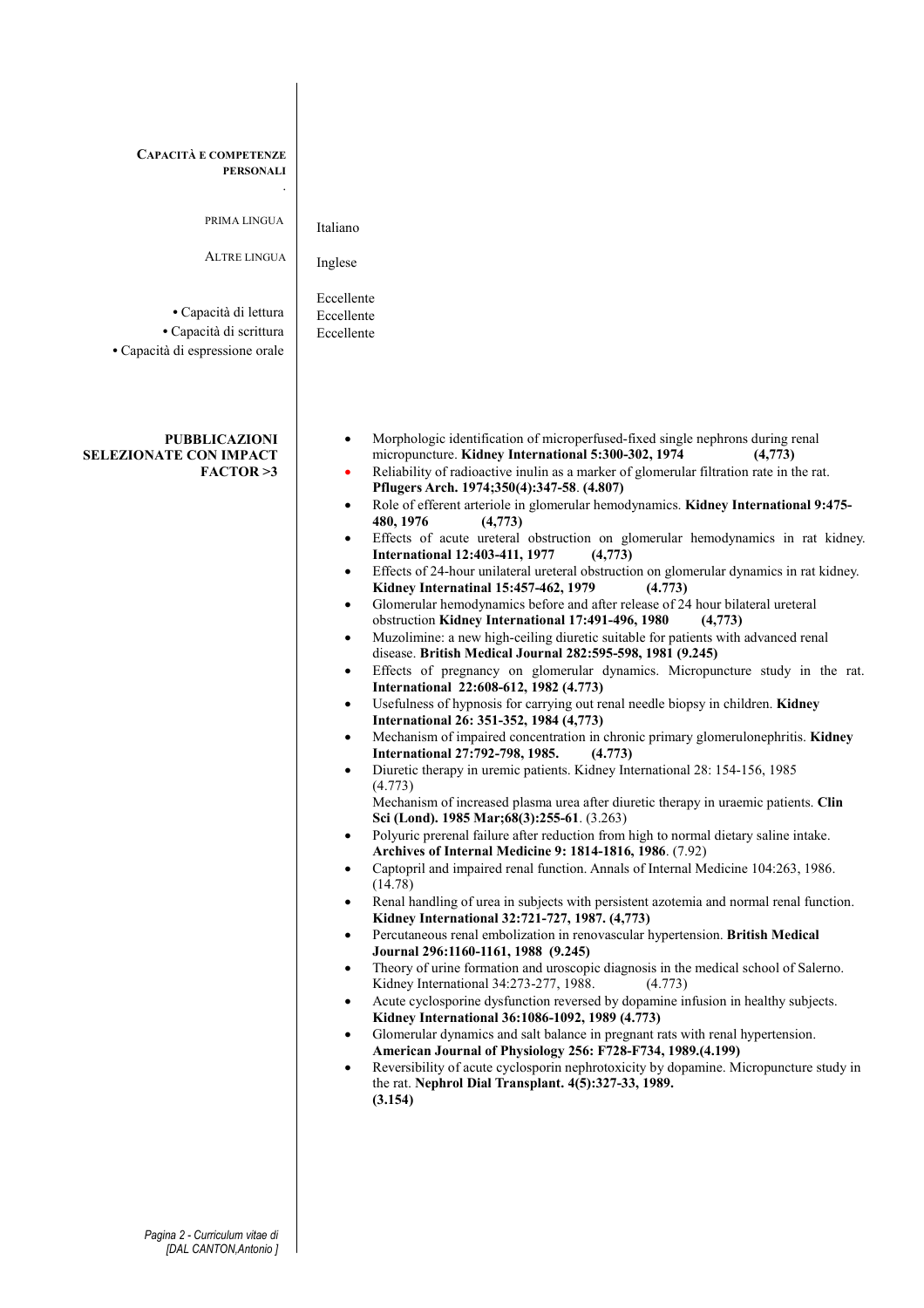- Acute increase in plasma osmolality as a cause of hyperkalemia in patients with renal disease. Kidney International 38:301-307, 1990 (4.773)
- Role of atrial natriuretic factor in renal adaptation to variation of salt intake in humans. American Journal of Physiology 258: 1579-1583, 1990 (4.199)
- Absence of acute nephrotoxicity with low doses of cyclosporin: experimental study in the rat. Nephrol Dial Transplant. 5(1):69-74, 1990.  $(3.154)$
- Interleukin-6 production of uraemic haemodialysed patients: effects of different membranes. Nephrol Dial Transplant. 6: Suppl 2:96-8, 1991. (3.154)
- Mesangial expression of intercellular adhesion molecule-1 in primary glomerulosclerosis. Kidney International 41:220-224, 1992. (4.773)
- Role of inhibition of atrial natriuretic factor release in the down- regulation of salt excretion. Kidney International 42: 673- 680, 1992. (4.773)
- Hemodialysis related induction of interleukin-6 production by peripheral blood mononuclear cells. Kidney International 42: 320-326, 1992 (4.773)
- Extra-natriuretic effects of atrial natriuretic peptide in humans. Kidney International 43: 307- 313, 1993 (4.773)
- Prevalence of symptoms in patients with simple renal cysts. British Medical Journal 306: 430-431, 1993. (9.245)
- Interleukin-6 production induced in peripheral blood mononuclear cells by a serum factor from IgA nephropathy patients is inhibited in vitro by specific sugars.
- Nephrol Dial Transplant. 9(11):1560-3, 1994. (3.154) • Adhesion molecules in renal disease. Kidney International 48:1687-1696, 1995. (4,773)
- Serial morphometric analysis of sclerotic lesions in primary focal segmental glomerulosclerosis. Journal American Society Nephrology 7:49-55, 1996 (7.371)
- Effects of age on the role of atrial natriuretic factor in renal adaptation to physiologic variations of dietary salt intake. Journal American Society Nephrology 7:1045-1051, 1996 (7.371)
- Circulating serum lectins of patients with IgA nephropathy stimulate IL-6 release from mesangial cells. Journal American Society Nephrology 8: 208-213, 1997. (7.371)
- Hemodialysis stimulates hepatocyte growth factor release. Kidney International 53: 1382-8, 1998. (4.773)
- Hemodialysis prevents liver disease caused by hepatitis C virus: role of Hepatocyte Growth Factor. Kidney International 56: 2286-2291, 1999. (4.773)
- Cyclosporine induces different responses in human epithelial, endothelial and f ibroblast cell cultures. Kidney International 58:123-130, 2000. (4.773)
- Long-term exposure to high glucose up-regulates VCAM-induced endothelial cell adhesiveness to PBMC. Kidney International 59:1842-1849, 2001. (4.773)
- Polarization of T-Helper lymphocytes toward the Th2 phenotype in uremic patients. American Journal Kidney Disease 38:286-295, 2001 (4.072)
- Hepatocyte Growth Factor/Scatter Factor released during peritonitis is active on mesothelial cells. American Journal of Pathology 159:1-11, 2001. (5.917)
- Macrophage-Stimulating protein is produced by tubular cells and activates mesangial cells. Journal of the American Society of Nephrology 13:649-657, 2002.

Pagina 3 - Curriculum vitae di [DAL CANTON, Antonio ]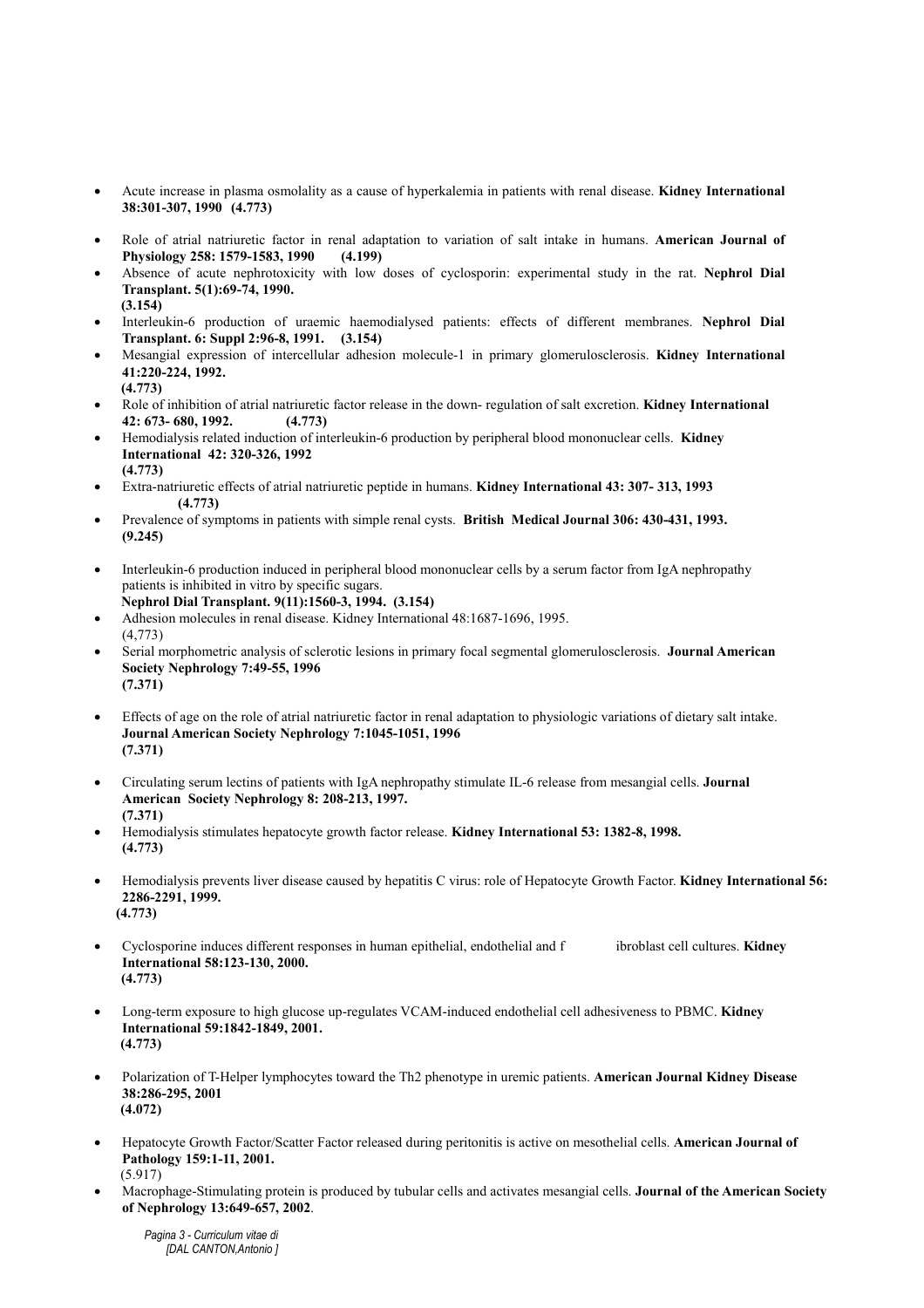(7.371)

- Hypercarotenemia. New England Journal of Medicine 346:821, 2002 (51.296)
- Lunch-related polyuria. American Journal of Kidney Disease 40:218-9, 2002. (4.072)
- Correlation between hyperhomocysteinemia and interleukin-18 serum levels in maintenance hemodialyzed patients. Kidney International 62: 1900, 2002. (4.773)
- Inverse association between homocysteine and vascular endothelial growth factor receptor serum levels in hemodialyzed and kidney transplanted patients. Kidney International 64(5):1922, 2003. (4.773)
- Prevalence of hyperhomocysteinemia in male hemodialysis patients. Kidney International 64:1531, 2003. (4.773)
- Peritoneal dialysis and epithelial-to-mesenchymal transition. New England Journal of Medicine. 348:2037-9, 2003 (51.296)
- The Ron proto-oncogene product is a phenotypic marker of renal oncocytoma. American Journal of Surgical Pathology 27:779-85, 2003. (4.144)
- Vitamin E-loaded dialyzer resets PBMC-operated cytokine network in dialysis patients. Kidney International 65:1473-81, 2004 (4.773)
- A comparative prospective study of two available solutions for kidney and liver preservation. Transplantation 2004 77: 1540- 5, 2004. (3.972)
- Mycophenolate mofetil in IgA nephropathy. Kidney International 66:1713, 2004 (4.773)
- Hepatocyte growth factor modulates matrix turnover in human glomeruli. Kidney International. 67:2143-50, 2005. (4.773)
- C-reactive protein and coronary artery disease in hemodialyzed patients. Kidney International 68:1374-5, 2005. (4.773)
- Hepatocyte growth factor and its receptor Met are induced in crescentic glomerulonephritis. Nephrol Dial Transplant. 20(6):1066-74, 2005. (3.154)
- B-type natriuretic peptide dialysis clearance and renal function in patients with decompensated heart failure. American Journal of Kidney Disease 47:562-3, 2006. (4.072)
- Henle loop basement membrane as initial site for randall plaque formation. American Journal of Kidney Disease 48:706-11, 2006. (4.072)
- The effect of sirolimus- or cyclosporine-based immunosuppression effects on T-cell subsets in vivo. Kidney International. 72:114-120, 2007 (4.773)
- Neutralization of Macrophage-Stimulating Protein Ameliorates Renal Injury in Anti-Thy 1 Glomerulonephritis. Journal American Society of Nephrology 18:1486-96, 2007 (7.371)
- Folic acid for stroke prevention. Lancet. 2007 370(9588):651, 2007 (25.8)

Pagina 4 - Curriculum vitae di [DAL CANTON, Antonio ]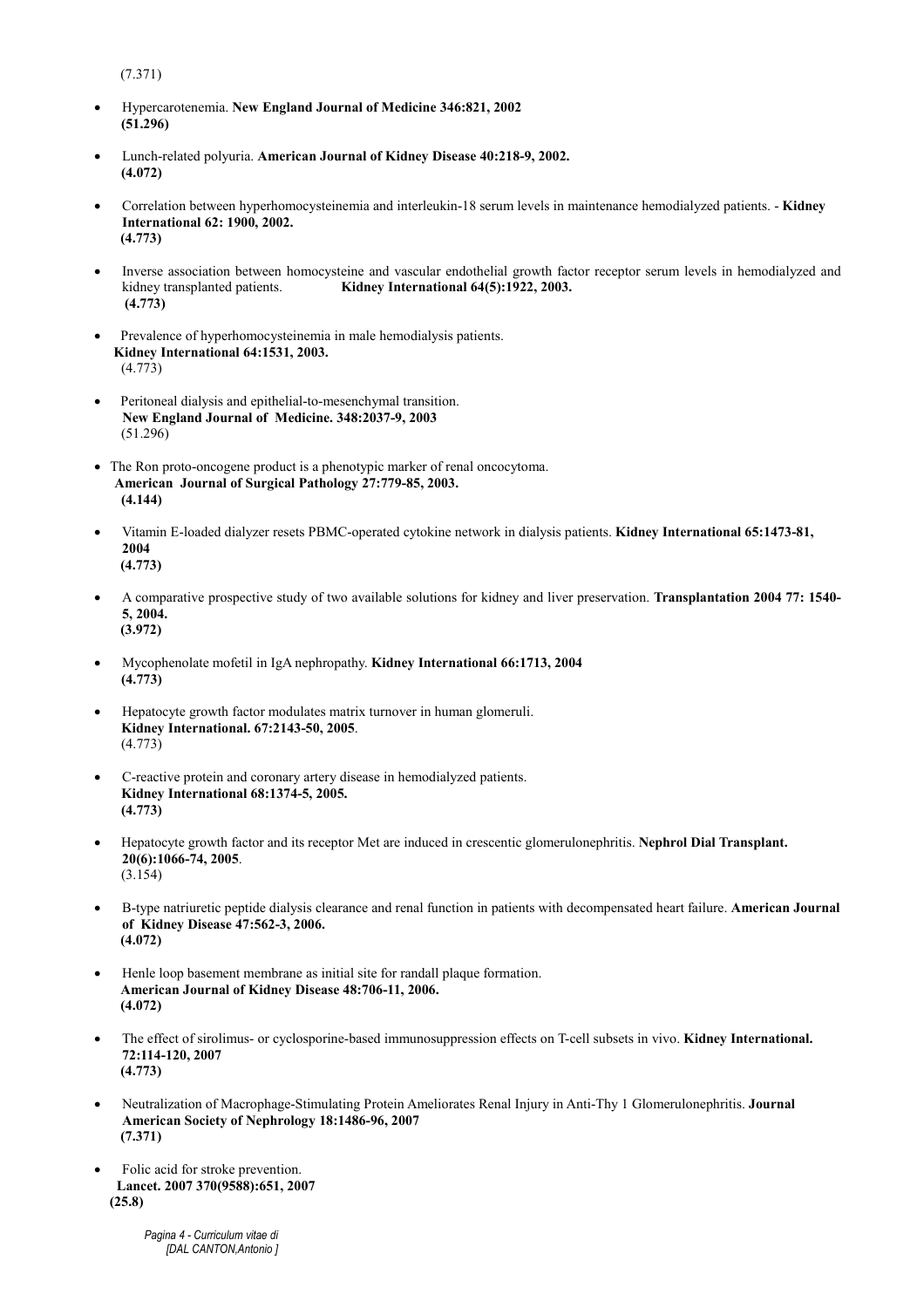- Burnout in health care providers of dialysis service in Northern Italy a multicentre study. Nephrol Dial Transplant 22(8):2283-90, 2007 (3.154)
- Prevention of dialysis hypotension episodes using fuzzy logic control system. Nephrol Dial Transplant. 22(5):1420-7, 2007 (3.154)
- Risk factors for chronic renal dysfunction in lung transplant recipients. Transplantation 84(12):1701-3, 2007. (3.972)
- Mycophenolate mofetil in primary glomerulopathies. Kidney Int 73(2):154-62. Epub 2007 Nov 7. (4.773)
- Intermittent haemodiafiltration in refractory congestive heart failure: BNP and balance of inflammatory cytokines. Nephrol Dial Transplant. 22(7):2013-9, 2007. (3.154)
- Prevention of dialysis hypotension episodes using fuzzy logic control system. Nephrol Dial Transplant. 2007 May;22(5):1420-7
- Neutralization of macrophage-stimulating protein ameliorates renal injury in anti-thy 1 glomerulonephritis. J Am Soc Nephrol. 2007 May;18(5):1486-96.
- The effect of sirolimus- or cyclosporine-based immunosuppression effects on T-cell subsets in vivo. Kidney Int. 2007 Jul;72(1):114-20.
- Burnout in health care providers of dialysis service in Northern Italy--a multicentre study. Nephrol Dial Transplant. 2007 Aug;22(8):2283-90.
- Folic acid for stroke prevention. Lancet. 2007 Aug 25;370(9588):651
- Mycophenolate mofetil in primary glomerulopathies. Kidney Int. 2008 Jan;73(2):154-62.
- Clinical policies on the management of chronic kidney disease patients in Italy. Nephrol Dial Transplant. 2008 Feb;23(2):621-6.
- Risk factors for chronic renal dysfunction in lung transplant recipients. Transplantation. 2007 Dec 27;84(12):1701-3.
- KCNA1 and TRPC6 ion channels and NHE1 exchanger operate the biological outcome of HGF/scatter factor in renal tubular cells. Growth Factors. 2007 Dec;25(6):382-91.
- Severe symptomatic hyponatremia during sibutramine therapy: a case report. Am J Kidney Dis. 2008 Jul;52(1):137-9.
- Scatter Factors in renal disease: Dr. Jeckyll and Mr. Hyde? Cytokine Growth Factor Rev. 2009 Feb;20(1):77-85.
- Upregulation of the immunoproteasome in peripheral blood mononuclear cells of patients with IgA nephropathy. Kidney Int. 2009 Mar;75(5):536-41
- The antifibrogenic effect of hepatocyte growth factor (HGF) on renal tubular (HK-2) cells is dependent on cell growth. Growth Factors. 2009 Jun;27(3):173-80
- Quiz page August 2009: Respiratory distress 5 years after kidney transplantation. Am J Kidney Dis. 2009 Aug;54(2):A35-7
- A trial of darbepoetin alfa in type 2 diabetes and chronic kidney disease. N Engl J Med. 2009 Nov 19;361(21):2019-32
- Everolimus with very low-exposure cyclosporine a in de novo kidney transplantation: a multicenter, randomized, controlled trial. Transplantation. 2009 Nov 27;88(10):1194-202
- Toll-like receptor 4 expression is increased in circulating mononuclear cells of patients with immunoglobulin A nephropathy. Clin Exp Immunol. 2010 Jan;159(1):73-81.

Pagina 5 - Curriculum vitae di [DAL CANTON, Antonio ]